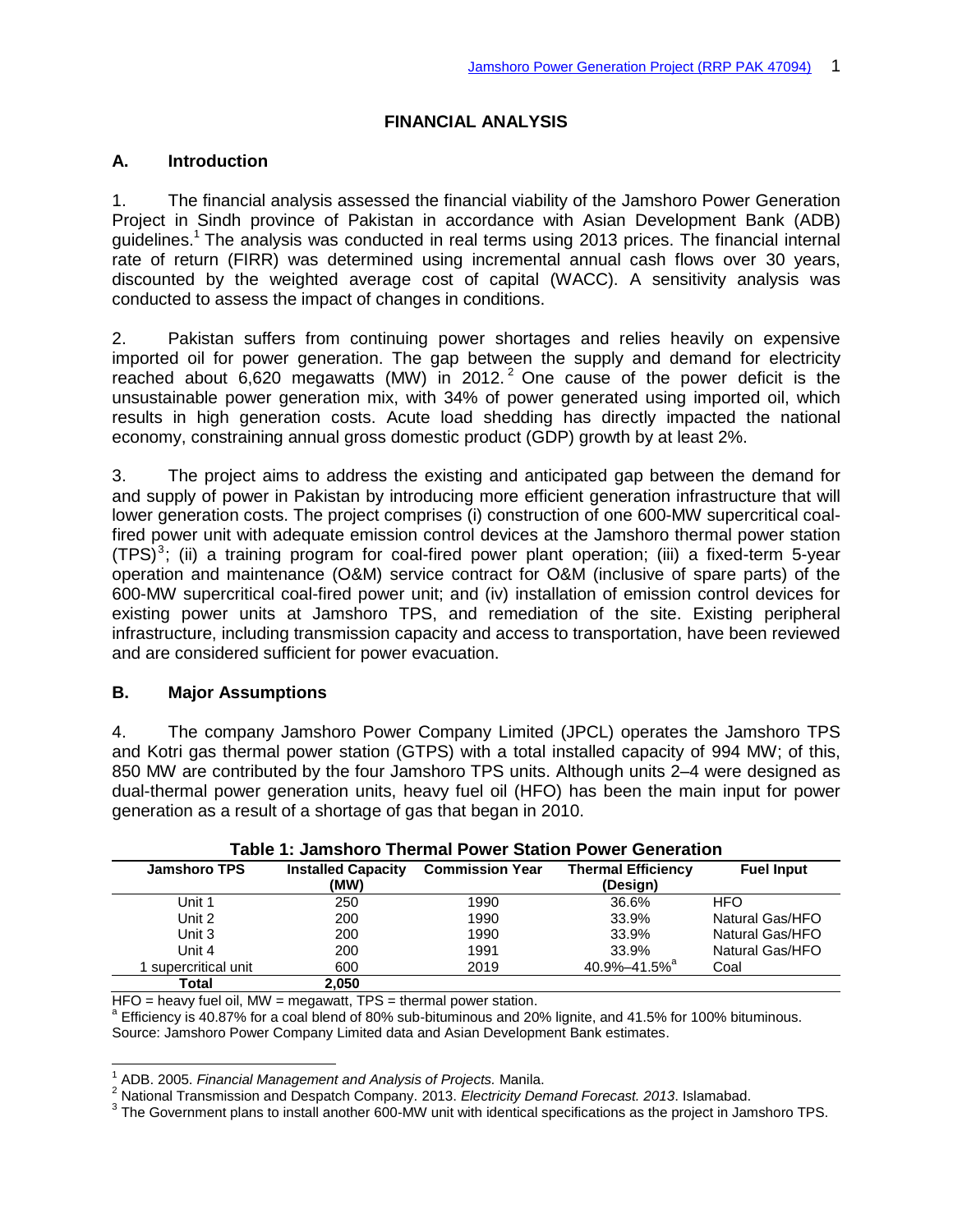5. The 600-MW supercritical unit will use a blend of imported sub-bituminous coal and domestic lignite (when available) to generate power. The new unit will be more efficient and have a lower generation cost, and is expected to increase the amount of reliable power supplied to the national grid, and alleviate JPC's financial burden. The design of the supercritical unit will allow for the use of a blend of indigenous (Thar) and imported coal. Thar coal can make up to 20% of total fuel input if unprocessed, and can account for a higher percentage if processed.

6. The project costs and benefits were computed by comparing the "with-" and "withoutproject" scenarios. The without-project scenario assumes that JPCL continues to generate power with the existing four units until they become technically obsolete. The with-project scenario includes the new supercritical unit. It is assumed that JPCL will continue to rely on HFO as a fuel input for the existing units; as the facilities age, maintenance cost will increase, while operating efficiency decreases.

7. **Project revenue**. Incremental revenues to be generated by JPCL as a result of the project include sales of electricity to the National Transmission and Despatch Company (NTDC). Given the significant gap between power demand and supply, the analysis assumed that there would be demand for the additional power generated by the new supercritical unit, excluding system losses, and that it would be consumed.

|    |                                   | <b>Assumptions and Parameters</b>  |                                      |  |  |
|----|-----------------------------------|------------------------------------|--------------------------------------|--|--|
|    | <b>Component</b>                  | <b>NEPRA</b>                       | The project                          |  |  |
| А. | <b>Capital Cost</b>               | \$702 million                      | \$1,173 million                      |  |  |
| В. | <b>Construction Period</b>        | 48 months                          | 60 months                            |  |  |
| C. | <b>Financing Terms</b>            |                                    |                                      |  |  |
|    | Debt-Equity Ratio                 | 75:25                              | 70:30                                |  |  |
|    | Financial Charges (local)         | KIBOR 11.91% plus 350 basis points | Different rates assumed <sup>a</sup> |  |  |
|    | Financial Charges (foreign)       | LIBOR 0.45% plus 450 basis points  |                                      |  |  |
|    | <b>Repayment Terms</b>            | 10 years (from commissioning)      | Repayment Schedule in line with      |  |  |
|    |                                   |                                    | respective loan terms <sup>b</sup>   |  |  |
|    | <b>Repayment Mode</b>             | Annuity                            | Customized                           |  |  |
|    | Return on Equity                  | Local coal: 20%                    | $17.6\%$                             |  |  |
|    |                                   | Imported coal: 17%                 |                                      |  |  |
|    |                                   | Mix: weighted avg                  |                                      |  |  |
| D. | <b>Efficiency</b>                 | 42%                                | 40.30%                               |  |  |
| Е. | <b>Coal Price</b>                 |                                    |                                      |  |  |
|    | Imported (weighted avg)           | \$119.6/mt                         | \$120.6/mt <sup>d</sup>              |  |  |
|    | Local                             | \$103.2/mt                         |                                      |  |  |
| F. | <b>O&amp;M Costs</b>              |                                    |                                      |  |  |
|    | Fixed O&M                         | Rs0.287/kWh                        | Local: Rs0.287/kWh                   |  |  |
|    |                                   |                                    | Foreign: Rs0.287/kWh                 |  |  |
|    | Variable O&M                      | Rs0.114/kWh                        | Local: Rs0.114/kWh                   |  |  |
|    |                                   |                                    | Foreign: Rs0.035/kWh                 |  |  |
|    | Insurance                         | 1% of CAPEX                        | 1% of CAPEX                          |  |  |
| G. | <b>Other Operating Parameters</b> |                                    |                                      |  |  |
|    | <b>Plant Factor</b>               | 60%                                | 80%                                  |  |  |

#### **Table 2: Key Assumptions and Parameters in Tariff Calculation for a 600 Megawatt Coal-Fired Power Generation Unit**

ADB = Asian Development Bank, CAPEX = capital expenditure, LIBOR = London Interbank Offered Rate, mt = million tons, NEPRA = National Electric Power Regulatory Authority, O&M = operation and maintenance.

<sup>a</sup> LIBOR (1.198%) plus 4.50% for ADB OCR loan amounting \$840 million (OCR Loan 1) and IDB loan; 15% for ADB OCR loan amounting \$30 million (OCR Loan 2) and ADF loan.

<sup>b</sup> 30 years inclusive of 5-year grace for OCR Loan 1 and 20 years inclusive of 10-year grace for OCR Loan 2; 25 years with 5-year grace for ADF loan; and 20 years with 5-year grace for IDB loan.

reals with 3-year grace for ADF foart, and 20 years with 3-year grace is a state of imported and local coal as input fuel.

 $d$  The price of local coal is estimated to be equal to the price of imported coal, in \$ per million British thermal units. Source: National Electric Power Regulatory Authority data and Asian Development Bank estimates.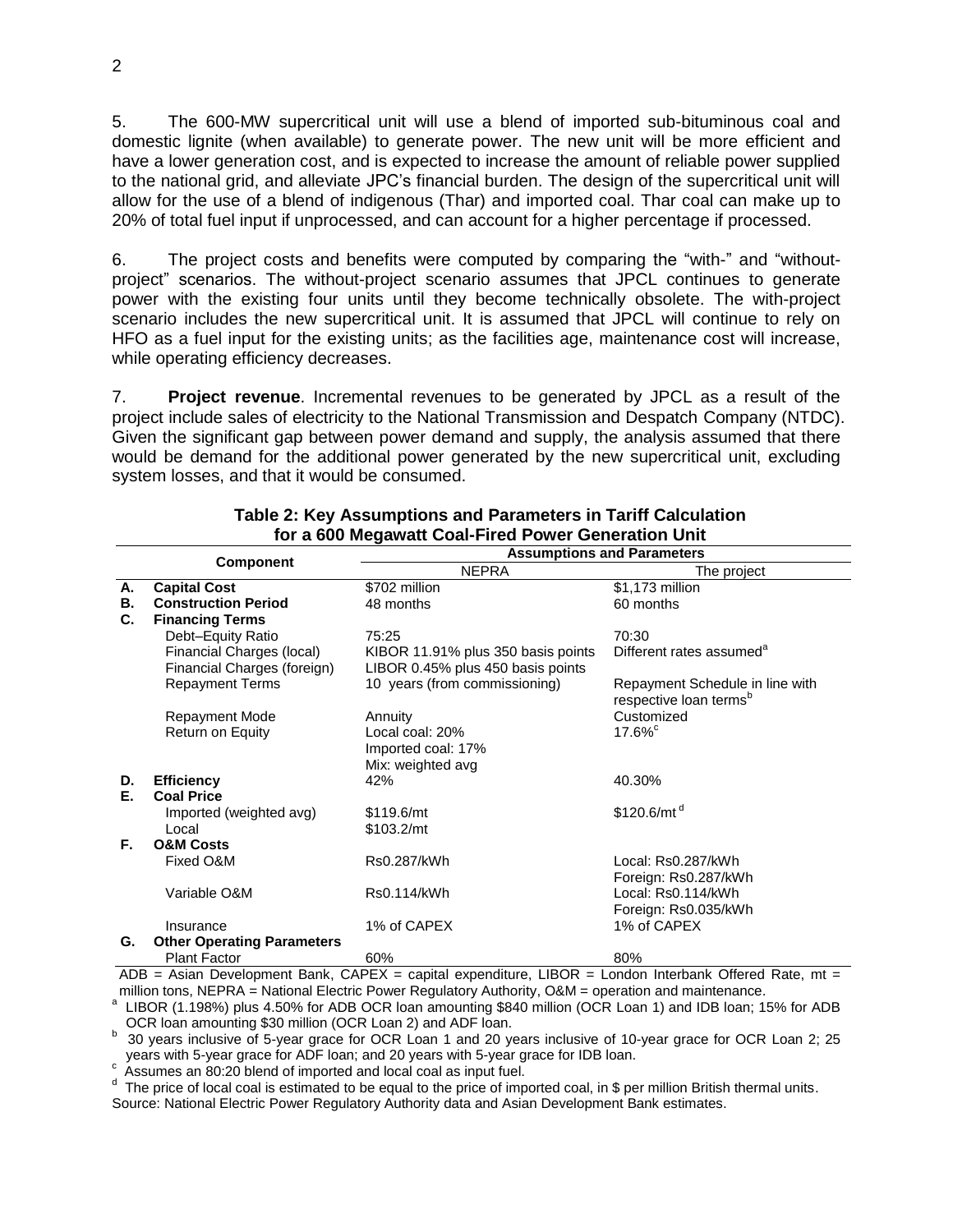8. A separate tariff would be proposed and a petition filed for the new unit(s) based on the recently announced National Electric Power Regulatory Authority (NEPRA) guideline on the upfront tariff calculation methodology for coal-fired power plant projects. The new guideline provides for projects of 200 MW, 600 MW and 1,000 MW net capacity, with a menu of predetermined assumptions including construction period, financing terms, project costs and other operational parameters, and this calculation methodology was used in the analysis. However, because the project differs from NEPRA's predetermined parameters in several ways—for example, it has a higher interest rate and a longer construction period—the blended tariff of PRs8.88 per kWh is higher than NEPRA's upfront tariff (Table 2).

9. The proposed tariff schedule and formula was applied to the 25-year operating period, with the assumptions that (i) NEPRA will approve the proposed tariff for the 25-year period; and (ii) the government will agree to, for the main construction cost of the project apply an onlending interest rate of LIBOR plus 450 basis points (bps) instead of the standard government on-lending interest rate of 15%, because NEPRA has allowed the interest rate of LIBOR plus 450 bps to be passed through as part of the approved tariff. This will allow for JPC to compete with independent power producers.<sup>4</sup>

10. **Project costs**. The cost of the project includes: (i) preparation of the land for the new supercritical unit, (ii) capital costs incurred during the construction period, (iii) installation of bioremediation and emission control measures, (iv) implementation consulting services, (v) outsourced O&M costs in the form of a 5-year O&M service contract, (vi) capacity development and training for JPC staff, (vii) taxes and duties contributed by the government, and (viii) physical and price contingencies.

11. The project has an implementation period of 10 years. Land preparation and environmental remediation of the site will take place prior to the construction of the supercritical unit. Emission control devices are to be installed for both the new unit and existing units (the latter as a retrofit), with costs covered by the new unit and the existing unit tariffs, respectively. JPC will enter into a 5-year O&M service contract for the O&M work of the supercritical unit, from commissioning, to ensure the optimal operation of the new unit and generation of the desired benefits.

# **C. Weighted Average Cost of Capital**

12. The weighted average cost of capital (WACC) is calculated based on the contributions and financing terms of the various financiers, including ADB, the Islamic Development Bank (IDB), and the Government of Pakistan. ADB financing comprises two components: ordinary capital resources (OCR) and special capital resources from the Asian Development Fund (ADF). The OCR financing is split into two loans (\$840 million as OCR Loan 1 and \$30 million as OCR Loan 2). Interest on the ADB OCR Loan 1 and IDB financing was calculated based on the London Interbank Offered Rate 10-year fixed-swap rates plus 450 bps. The interest amount of ADB OCR Loan 2 and the ADF loan was calculated based on the government on-lending rate of 15%. The government's opportunity cost for its equity contribution is assumed to be the government required rate of return for energy generation projects of 17.5%. The WACC is 6.7%. The domestic inflation rate is 8.5%, and the international inflation rate 1.9%. No tax rate was assumed as for JPC taxes are passed through onto customers of electricity under the reimbursement arrangement with the Central Power Purchasing Agency.

 $<sup>4</sup>$  If the onlending rate remains at 17%, this would result in a tariff of PRs14/kWh.</sup>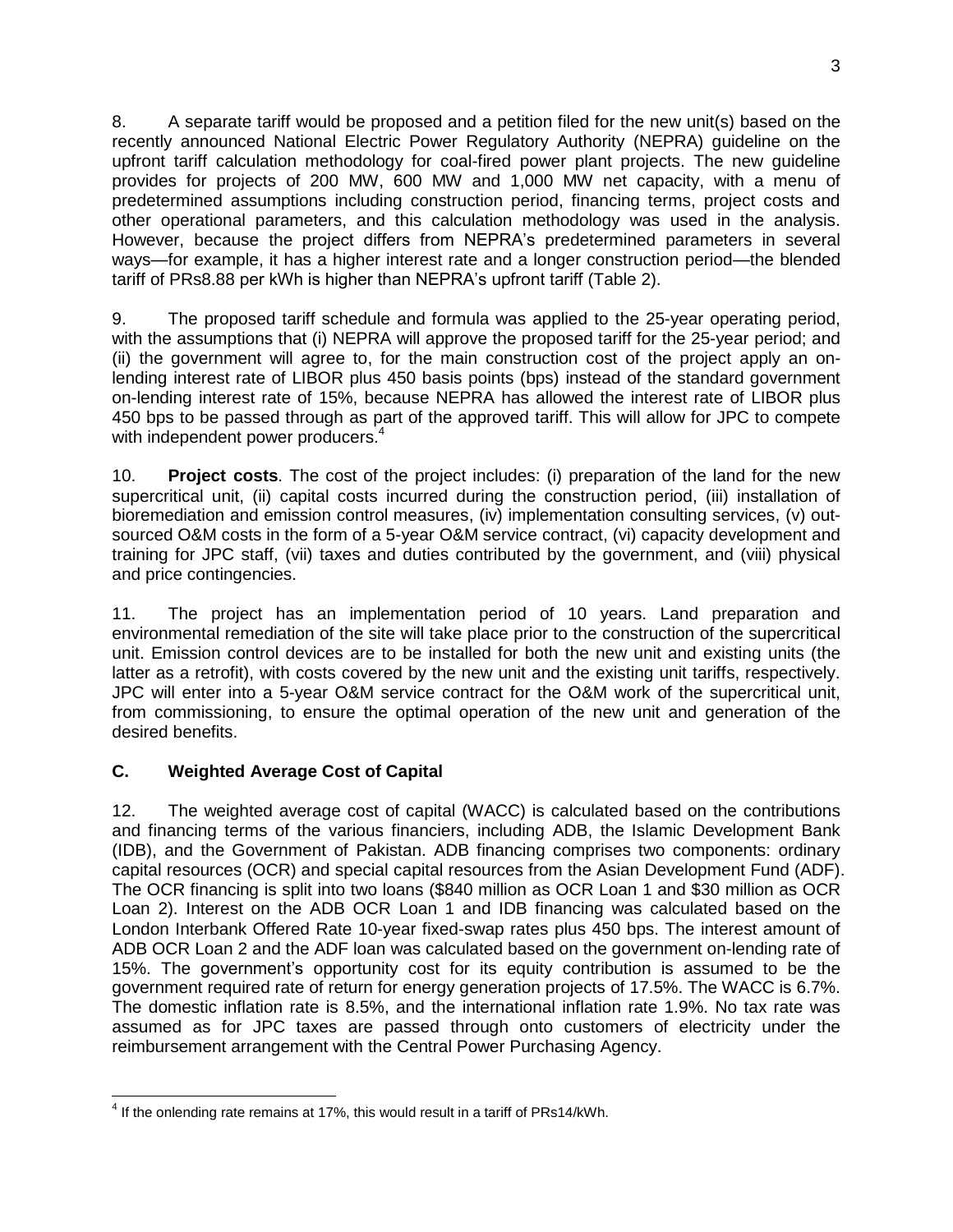| rable 5. Weighted Average Cost of Capital of the Froject |                   |                   |                 |            |            |        |  |
|----------------------------------------------------------|-------------------|-------------------|-----------------|------------|------------|--------|--|
|                                                          | <b>ADB</b>        | ADB               | ADB             | <b>IDB</b> | Government |        |  |
| <b>Description</b>                                       | <b>OCR Loan 1</b> | <b>OCR Loan 2</b> | <b>ADF Loan</b> | Loan       | Equity     | Total  |  |
| Weighting                                                | 56.0%             | $2.0\%$           | 2.0%            | 10.0%      | 30.0%      | 100.0% |  |
| Nominal cost                                             | $7.7\%$           | 15.0%             | 15.0%           | 7.7%       | 17.5%      |        |  |
| Tax rate                                                 | $0.0\%$           | $0.0\%$           | $0.0\%$         | $0.0\%$    | $0.0\%$    |        |  |
| Tax adjusted nominal cost                                | 7.7%              | 15.0%             | 15.0%           | $7.7\%$    | 17.5%      |        |  |
| Inflation rate                                           | 1.9%              | 1.9%              | 1.9%            | 1.9%       | 8.5%       |        |  |
| Real cost                                                | 5.6%              | 12.9%             | 12.9%           | 5.6%       | 8.3%       |        |  |
| Weighted cost                                            | 3.2%              | 0.1%              | 0.1%            | 0.6%       | 2.5%       | 6.7%   |  |

**Table 3: Weighted Average Cost of Capital of the Project**

ADB = Asian Development Bank, OCR = ordinary capital resources , IDB = Islamic Development Bank. Source: Asian Development Bank estimates.

### **D. Financial Internal Rate of Return**

13. The project FIRR is 8.7%, which is higher than the project WACC of 6.7%.

| <b>Table 4: Financial Internal Rate of Return Estimates (\$ million)</b>  |                                          |                  |                |                      |                    |  |  |  |
|---------------------------------------------------------------------------|------------------------------------------|------------------|----------------|----------------------|--------------------|--|--|--|
| Year                                                                      | <b>Capital Cost</b>                      | <b>Fuel Cost</b> | <b>O&amp;M</b> | <b>Total Revenue</b> | <b>Net Benefit</b> |  |  |  |
| 2014                                                                      | (1.7)                                    | 0.0              | 0.0            | 0.0                  | (1.7)              |  |  |  |
| 2015                                                                      | (275.4)                                  | 0.0              | 0.0            | 64.0                 | (211.4)            |  |  |  |
| 2016                                                                      | (373.5)                                  | 0.0              | 0.0            | 64.0                 | (309.5)            |  |  |  |
| 2017                                                                      | (457.9)                                  | 0.0              | 0.0            | 32.0                 | (425.9)            |  |  |  |
| 2018                                                                      | (172.8)                                  | 0.0              | 0.0            | 0.0                  | (172.8)            |  |  |  |
| 2019                                                                      | (1.9)                                    | (190.0)          | (20.4)         | 356.2                | 143.8              |  |  |  |
| 2020                                                                      | (1.9)                                    | (190.0)          | (20.4)         | 353.8                | 141.4              |  |  |  |
| 2021                                                                      | (1.9)                                    | (190.0)          | (20.4)         | 351.4                | 139.1              |  |  |  |
| 2022                                                                      | (1.9)                                    | (190.0)          | (20.4)         | 349.0                | 136.7              |  |  |  |
| 2023                                                                      | (1.9)                                    | (190.0)          | (20.4)         | 346.6                | 134.3              |  |  |  |
| 2024                                                                      | 0.0                                      | (190.0)          | (20.4)         | 350.7                | 140.3              |  |  |  |
| 2025                                                                      | 0.0                                      | (190.0)          | (20.4)         | 348.3                | 138.0              |  |  |  |
| 2026                                                                      | 0.0                                      | (190.0)          | (20.4)         | 346.0                | 135.6              |  |  |  |
| 2027                                                                      | 0.0                                      | (190.0)          | (20.4)         | 343.6                | 133.2              |  |  |  |
| 2028                                                                      | 0.0                                      | (190.0)          | (20.4)         | 341.2                | 130.8              |  |  |  |
| 2029                                                                      | 0.0                                      | (190.0)          | (20.4)         | 335.9                | 125.5              |  |  |  |
| 2030                                                                      | 0.0                                      | (190.0)          | (20.4)         | 333.2                | 122.8              |  |  |  |
| 2031                                                                      | 0.0                                      | (190.0)          | (20.4)         | 330.6                | 120.2              |  |  |  |
| 2032                                                                      | 0.0                                      | (190.0)          | (20.4)         | 327.9                | 117.5              |  |  |  |
| 2033                                                                      | 0.0                                      | (190.0)          | (20.4)         | 325.3                | 114.9              |  |  |  |
| 2034                                                                      | 0.0                                      | (190.0)          | (20.4)         | 314.7                | 104.3              |  |  |  |
| 2035                                                                      | 0.0                                      | (190.0)          | (20.4)         | 312.6                | 102.2              |  |  |  |
| 2036                                                                      | 0.0                                      | (190.0)          | (20.4)         | 310.5                | 100.1              |  |  |  |
| 2037                                                                      | 0.0                                      | (190.0)          | (20.4)         | 308.4                | 98.0               |  |  |  |
| 2038                                                                      | 0.0                                      | (190.0)          | (20.4)         | 306.3                | 95.9               |  |  |  |
| 2039                                                                      | 0.0                                      | (190.0)          | (20.4)         | 261.9                | 51.6               |  |  |  |
| 2040                                                                      | 0.0                                      | (190.0)          | (20.4)         | 259.9                | 49.5               |  |  |  |
| 2041                                                                      | 0.0                                      | (190.0)          | (20.4)         | 257.8                | 47.4               |  |  |  |
| 2042                                                                      | 0.0                                      | (190.0)          | (20.4)         | 255.7                | 45.3               |  |  |  |
| 2043                                                                      | 213.5                                    | (190.0)          | (20.4)         | 253.6                | 256.8              |  |  |  |
|                                                                           | (1,077.4)                                | (4,749.8)        | (510.0)        | 8,140.9              | 1,803.8            |  |  |  |
|                                                                           | <b>Financial Internal Rate of Return</b> |                  |                |                      | 8.7%<br>802.4      |  |  |  |
| Financial Net Present Value@Weighted Average Cost of Capital (\$ million) |                                          |                  |                |                      |                    |  |  |  |

**Table 4: Financial Internal Rate of Return Estimates** (\$ million)

 $( )$  = negative, O&M = operation and maintenance.

Source: Asian Development Bank estimates.